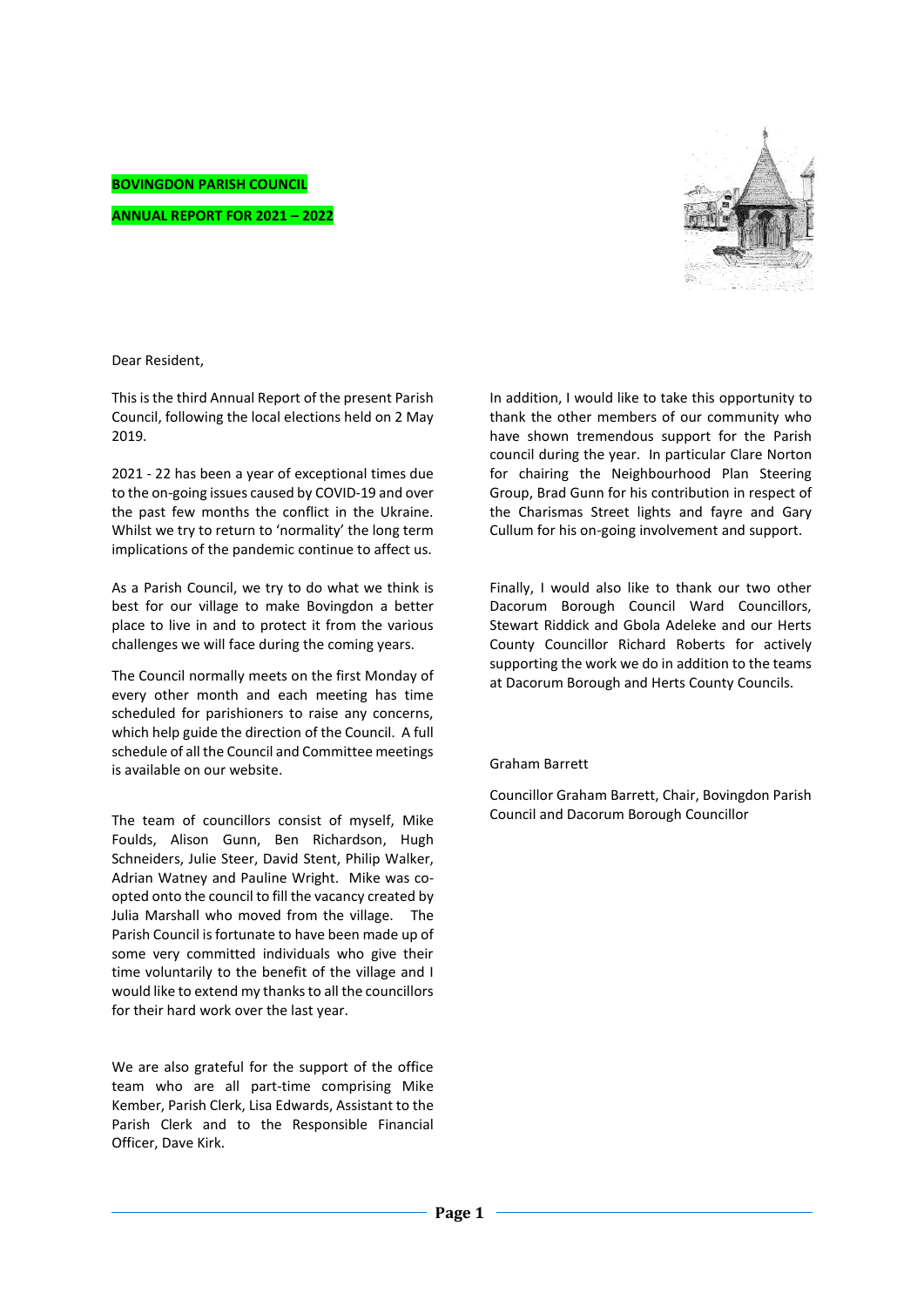The Annual Parish Report contains a summary of the work carried out by the Parish Council over the past twelve months. The day- to- day work of the Council is carried out through its Committees.

Due to the pandemic, the Parish Office was closed for the majority of the past year and the administrative team have been working from home. Despite the exceptional times, the Parish Council and Committee meetings continued to be held remotely via video conference facilities and now we have returned to face-to-face meetings. In all, a total of 29 meetings have been held not counting numerous working group meetings, including those of the Neighbourhood Steering Group.

#### **Finance & General Purposes Committee**

Councillor Julie Steer has continued to oversee the work of this Committee. We have successfully managed our budgets again, although it was considered necessary to increase the precept for the forthcoming financial year 2021 – 2022 due to increased costs and to comply with statutory regulations. The precept figure (net of Council Tax Support Grant and Resilience grant) was £64,996. Based on information available at the time, the Parish Rate for a Band D property increased from £29.77 to £30.67 per annum, an increase of 89p (3.0%) or 1.7p per week. A 1% increase in the precept raises approximately £600 additional income for the council.

At the same time, we have been able to build up reserves in support of future projects and for other increasing demands on the council's finances.

## **Community Infrastructure Levy (CIL)**

The Community Infrastructure Levy (CIL) is a way of collecting contributions from developers towards the provision of infrastructure required to support growth in Dacorum. CIL is a non-negotiable planning charge introduced by the government under the Planning Act 2008 to provide local authorities with a more flexible and transparent means of funding infrastructure projects across their local area. The levy is charged per square metre of new development (floorspace) and the charge may vary according to the size, location and type of development.

As the charging and collecting authority, Dacorum Borough Council are responsible for setting the CIL charge, collecting CIL money and allocating money for infrastructure projects.

The CIL charge was introduced by Dacorum Borough Council on 1 July 2015 and is applicable to developments that received planning permission on or after 1 July 2015.

The Parish Council in conjunction with Dacorum Borough Council are monitoring the schemes, which are eligible to pay the CIL. The Parish Council currently receives 15% of the receipts from developments in the parish. This could potentially increase to 25% if we have an adopted Neighbourhood Plan. The CIL Regulations states that CIL receipts must be used to support the development of the local council's area, or any part of that area, by funding

- (a) the provision, improvement, replacement, operation or maintenance of infrastructure; or
- (b) anything else that is concerned with addressing the demands that development places on an area.

Since its inception in 2015, the council has received just over £102,786 to date from CIL receipts, which is ring fenced.

## **Memorial Hall Management Committee**

Councillor Julie Steer continues to be chair of this Committee. The Memorial Hall is owned and managed by the Parish Council with all councillors automatically becoming trustees on their election to the Council. Again this has been a difficult year for the Hall due to the restrictions on usage caused by COVID-19. However, the Memorial Hall has remained open throughout the past year for the Bovingdon Pre-school to look after the children of key workers, the NHS Blood and Transplant Service and the Child Health Clinic. We are pleased that due to the easing of the restrictions on COVID-19 the building is now fully operational.

The council has taken advantage of applying for two more grants totalling £10,667 made available via the National Lockdown Business Support Grant scheme to help make up for the loss of income from hirers during the pandemic.

As many of you aware, the Memorial Hall was built in 1921 to commemorate the lives of the thirtyseven villagers who died in World War 1. The Hall was built at a cost of £3,000 with the money raised by public subscription and a generous donation of £2,000 from Mr Whichello who lived at Bovingdon Grange. The Council has replaced the clock on the front of the building with a new one bearing the inscription 'Memorial Hall 1921 – 2021' to mark the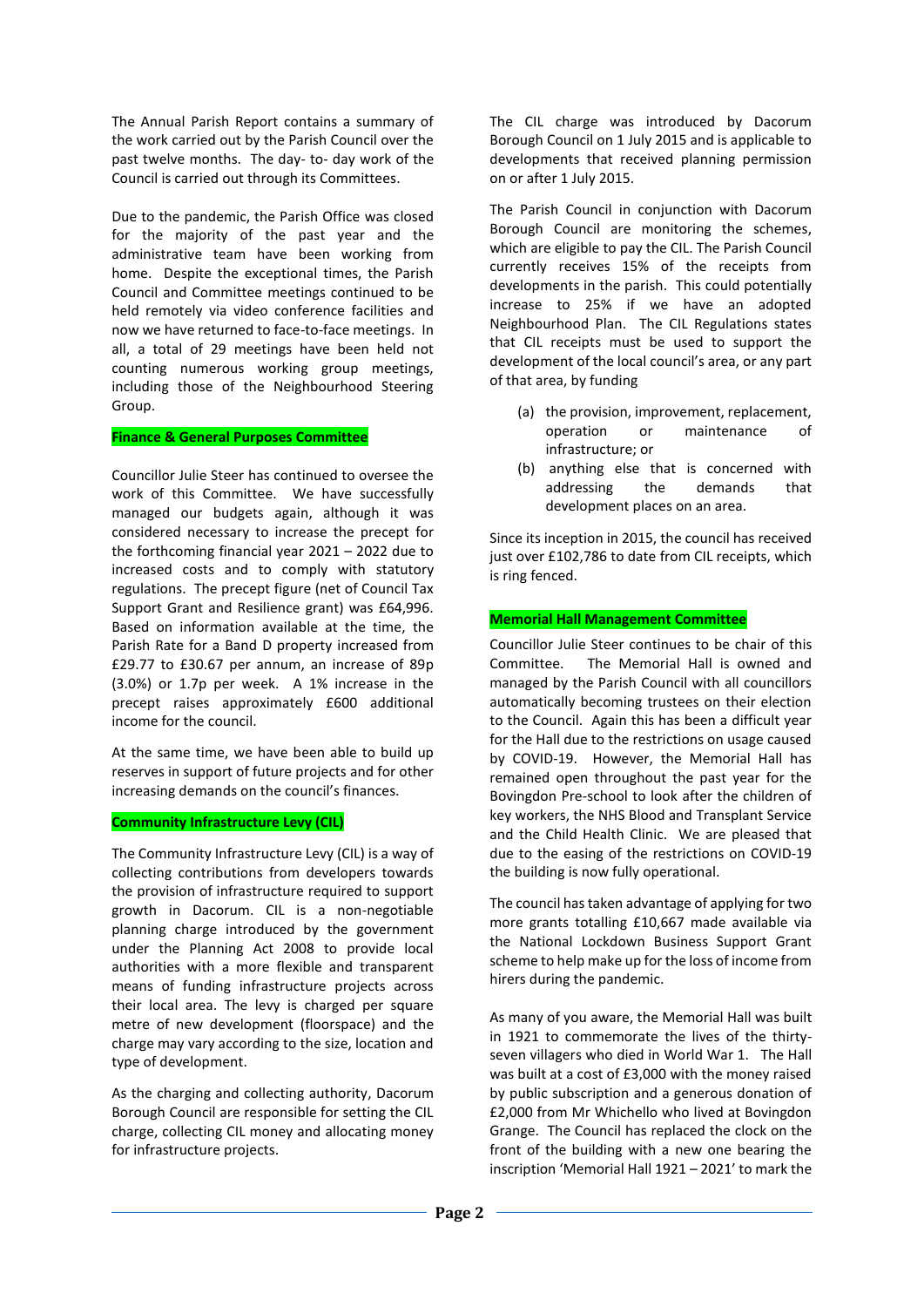100<sup>th</sup> anniversary of the Hall. A lamp has also been installed to illuminate the clock at night.

#### **Outdoors Committee**

The Committee, initially under the Chair of Councillor David Stent is now chaired by Councillor Pauline Wright, and continues to be responsible for all aspects of the outdoors of the village.

Despite COVID-19, the Sunnyside Rural Trust whose personnel carry out the warden duties have continued to work safely throughout the past year within the measures and guidelines laid down by the government. We are very grateful to them for their continued commitment to the village. The Trust have worked hard to continue to provide the basic requirements of the contract and have also taken on further works to improve the environment around the village and to maintain the surrounds of the Memorial Hall.

The Sunnyside Rural Trust was founded in 1990 as a small, horticultural project for young people and adults with learning disabilities. It is now a thriving charity and social enterprise, offering training and work experience for over 130 vulnerable people in the local community.

Hopefully many of you will have seen their teams of personnel collecting litter, planting and generally carrying out maintenance work in all areas of the village.

The Committee continues to organise and monitor the annual contract for the maintenance of the pond and surrounding area on Bovingdon Green and to care for the surrounds of 'the docks'. The Council has been looking into the possibility to carry out major improvements to the pond but quotations for the work have exceeded the budgets the council has available for the project. In the meantime, the Sunnyside Rural Trust have carried out some environmental improvements at a more modest cost and will continue to maintain the environs of the pond for the forthcoming year.

In addition, the Borough Council has planted 38,000 various bulbs on the triangular piece of land by the bus stop on Bovingdon Green and it has produced a wonderful and lasting display of colour for several weeks.

#### **Personnel Committee**

Councillor Ben Richardson is chair of this Committee, which meets as necessary, usually once or twice a year to review personnel practices and procedures and to monitor the terms and conditions of the employees.

# **Planning Committee**

The Planning Committee, chaired by Councillor Philip Walker, continues to meet every three weeks. This year the number of planning applications has increased as people have had more time to consider improvements to their properties. The village will doubtless continue to be under pressure from developers and the Parish Council is committed to maintaining the village environment and will endeavour to defend any proposals that threaten to harm the Green Belt. Generally, new planning applications and planning issues continue to occupy a considerable amount of time for the Council.

It is clear from the 177 planning applications considered by the Committee during the year that a number are becoming more complex and require several amendments to the schemes. This represents a 13.5% increase in applications over the previous year. Some of the applications, for instance the redevelopment of older style detached properties in the Chesham Road with terraced and semi-detached houses is clearly having an impact on the street scene in the village.

#### **Chiltern Beechwoods**

Dacorum Borough Council has recently published updated evidence on the condition of the Chilterns Beechwoods Special Area of Conservation in the shape of the Footprint Ecology Report. At the same time the Borough Council published Natural England's updated guidance on dealing with planning applications in light of the new information.

More information can be found on the Borough Council's website at: [https://www.dacorum.gov.uk/home/planning](https://url6.mailanyone.net/v1/?m=1nbJSB-000BiF-6M&i=57e1b682&c=my5cqQI3gAZcwSIP9QFTdovPtJl8BIYMKa_LTfKjIITFQdOHch6lnzKDDwY2q9B3llXthgXcfEkoU05PCDv7hYmNtnvtPk8RahZy2lQDwFBOm3ezPs8WlR3Jsmc1xql3ptzf6V-W8no3pao5sQgffEQICbeMz1w5wJUeyHmJn6ZXpP55XkQcxnd0NdlSzjUQwm4aJ0aI1cc1PgAYQQPrLBr-oUdWQ_YtaE1B50eSUaW8hKoiczDuSnIc-Q1v3dWrAn3tG4hxIQubcH3qZHF8L1wTHckDfqfyUoOfx9Q6esCrc4FmRSrgbwIAJv4AQlQLOLnEj3ZC9AD6BV2K6nYEGwyrzmyBofrYrcQmovfdw2tRJVWGOZrQvTDMDslTPCUE)[development/planning-strategic-planning/new](https://url6.mailanyone.net/v1/?m=1nbJSB-000BiF-6M&i=57e1b682&c=my5cqQI3gAZcwSIP9QFTdovPtJl8BIYMKa_LTfKjIITFQdOHch6lnzKDDwY2q9B3llXthgXcfEkoU05PCDv7hYmNtnvtPk8RahZy2lQDwFBOm3ezPs8WlR3Jsmc1xql3ptzf6V-W8no3pao5sQgffEQICbeMz1w5wJUeyHmJn6ZXpP55XkQcxnd0NdlSzjUQwm4aJ0aI1cc1PgAYQQPrLBr-oUdWQ_YtaE1B50eSUaW8hKoiczDuSnIc-Q1v3dWrAn3tG4hxIQubcH3qZHF8L1wTHckDfqfyUoOfx9Q6esCrc4FmRSrgbwIAJv4AQlQLOLnEj3ZC9AD6BV2K6nYEGwyrzmyBofrYrcQmovfdw2tRJVWGOZrQvTDMDslTPCUE)[single-local-plan/chilterns-beechwoods-special](https://url6.mailanyone.net/v1/?m=1nbJSB-000BiF-6M&i=57e1b682&c=my5cqQI3gAZcwSIP9QFTdovPtJl8BIYMKa_LTfKjIITFQdOHch6lnzKDDwY2q9B3llXthgXcfEkoU05PCDv7hYmNtnvtPk8RahZy2lQDwFBOm3ezPs8WlR3Jsmc1xql3ptzf6V-W8no3pao5sQgffEQICbeMz1w5wJUeyHmJn6ZXpP55XkQcxnd0NdlSzjUQwm4aJ0aI1cc1PgAYQQPrLBr-oUdWQ_YtaE1B50eSUaW8hKoiczDuSnIc-Q1v3dWrAn3tG4hxIQubcH3qZHF8L1wTHckDfqfyUoOfx9Q6esCrc4FmRSrgbwIAJv4AQlQLOLnEj3ZC9AD6BV2K6nYEGwyrzmyBofrYrcQmovfdw2tRJVWGOZrQvTDMDslTPCUE)[area-of-conservation](https://url6.mailanyone.net/v1/?m=1nbJSB-000BiF-6M&i=57e1b682&c=my5cqQI3gAZcwSIP9QFTdovPtJl8BIYMKa_LTfKjIITFQdOHch6lnzKDDwY2q9B3llXthgXcfEkoU05PCDv7hYmNtnvtPk8RahZy2lQDwFBOm3ezPs8WlR3Jsmc1xql3ptzf6V-W8no3pao5sQgffEQICbeMz1w5wJUeyHmJn6ZXpP55XkQcxnd0NdlSzjUQwm4aJ0aI1cc1PgAYQQPrLBr-oUdWQ_YtaE1B50eSUaW8hKoiczDuSnIc-Q1v3dWrAn3tG4hxIQubcH3qZHF8L1wTHckDfqfyUoOfx9Q6esCrc4FmRSrgbwIAJv4AQlQLOLnEj3ZC9AD6BV2K6nYEGwyrzmyBofrYrcQmovfdw2tRJVWGOZrQvTDMDslTPCUE)

**Dacorum Local Plan (2020 – 2038): Emerging Strategy for Growth (for consultation)**

During the latter part of 2020 and the early part of 2021, Dacorum Borough Council carried out an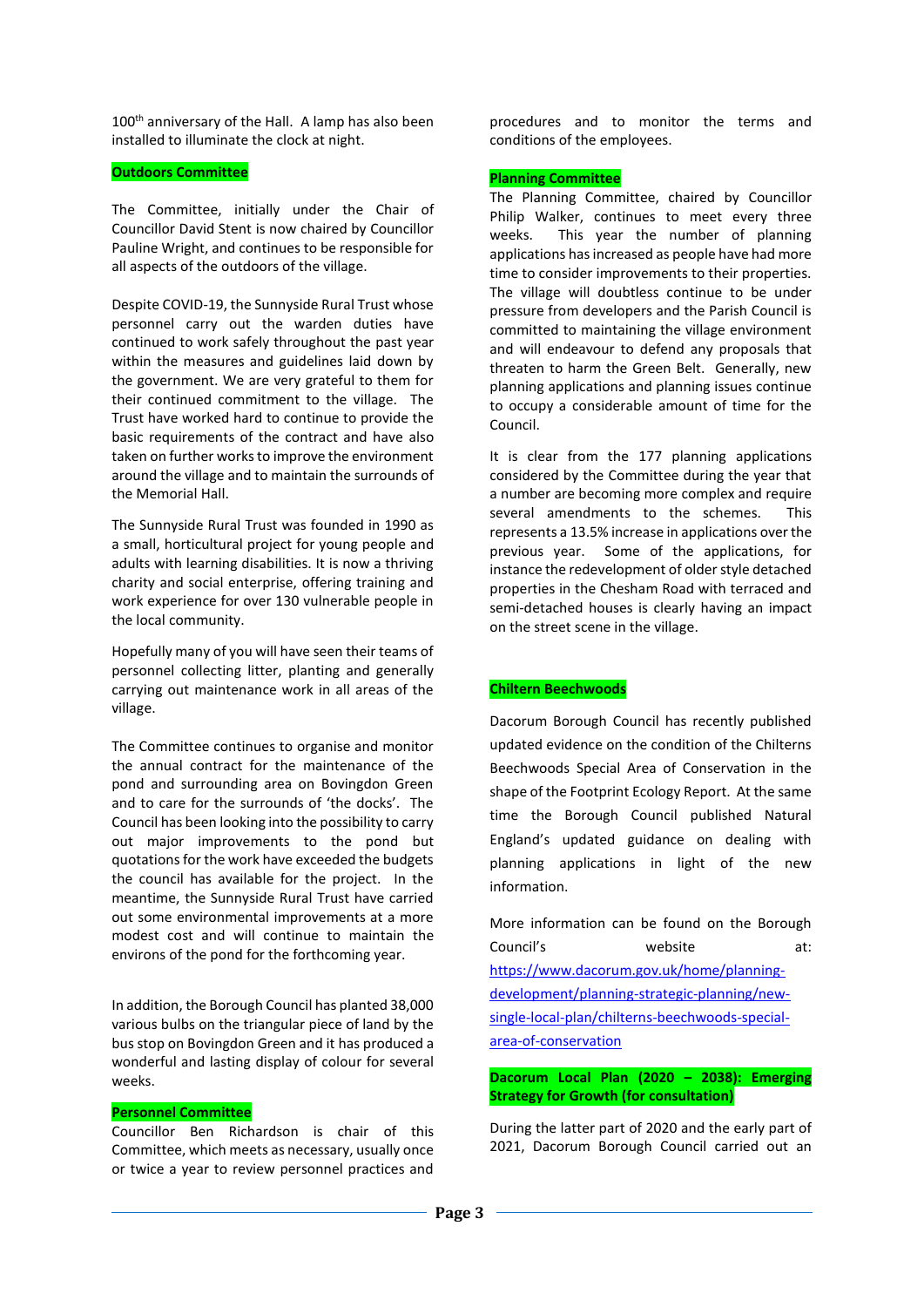extensive consultation on the Borough's emerging strategy for growth for the period 2020 – 2038.

The Borough Council is preparing a new Local Plan for the period 2020 to 2038. Once adopted, it will replace the Site Allocations Development Plan Document (adopted July 2017), the Core Strategy Development Plan Document (adopted September 2013) and those "saved" parts of the Dacorum Borough Local Plan (adopted May 2004). The Local Plan is being prepared in accordance with the Council's Local Development Scheme (LDS) (adopted July 2020).

The Bovingdon Delivery Strategy states that at least 240 homes will be provided over the period 2020- 2038. The compact and built-up nature of Bovingdon limits opportunities for development on previously developed land in the settlement area. It also states that there is scope for some further redevelopment opportunities on the High Street and on the former Bobsleigh Hotel to the north east of the village. Included in the current allocation is land already allocated under the old plan for 40 homes on the site adjacent to Chesham Road/Molyneaux Ave. However, the majority of the growth is to be accommodated through 'a sustainable urban extension of 150 homes' on a greenfield site on the village edge i.e. Land at Grange Farm, Green Lane (corner of Leyhill Road / Green Lane). The Borough Council has decided at this time against additional development on Land south of Homefield, Land rear of Green Lane / Louise Walk and Land at Duckhall Farm, Newhouse Road and on other sites that had been promoted by various land owners in and around the Village.

The Parish Council has always been protective of the Green Belt and regrets any proposal that seek to remove land from the Green Belt for development. However, it would be unrealistic to expect the Village not to bear some of the governments requirements for new homes and in principal we support the Borough's proposals, which are in line with the suggestions for growth in the other large villages in the Borough, namely, Kings Langley and Markyate. The additional development will provide funding towards improvements to infrastructure within the Village.

## **High Street**

The Parish Council has set up a small working group comprising councillors and business owners to look at the High Street and how it might be improved both functionally and aesthetically. In addition, the Parish Council continues to work closely with stakeholders in the village and other agencies, including the Aspire Academies Trust, Bovingdon Primary Academy, the County and Borough Councils and the Scouts, in an attempt to look at long term solutions for improving the High Street. This includes options to create additional parking and to provide better quality and more appropriate community facilities.

The first result of this multi-agency working, has been the recent improvements to the area outside the parade of shops comprising Jarmans and the Co-op and the entrance to Old Dean. Bollards have also been installed at the top of the High Street opposite the Tesco Store in an attempt to prevent inconsiderate parking by people who are predominately using the store.

With the convergence of the work done within the village by the Neighbourhood Plan Steering Group, and the announcement of the proposed Dacorum Local Plan there is a real opportunity for the Parish Council and the community of Bovingdon to pull together an extensive Village Improvement Programme. Both the Neighbourhood and Dacorum Local Plans identify the infrastructure challenges that already exist for the village, and the further impact on that infrastructure of the proposed new housing developments.

The Parish Council will keep the residents informed of its progress in this major task.

## **Neighbourhood Planning**

A close group of volunteers and Parish Councillors have taken the Neighbourhood Plan forward this year as a Steering Group. We have been able to meet both online and in person, pulling the final draft of the Neighbourhood Plan together following further community consultation.

The group presented their draft policies in a presentation and sought feedback from the community in June 2021. Over 400 people responded with broad support for the policies:

• Residential development on Grange Farm and Molyneaux Avenue sites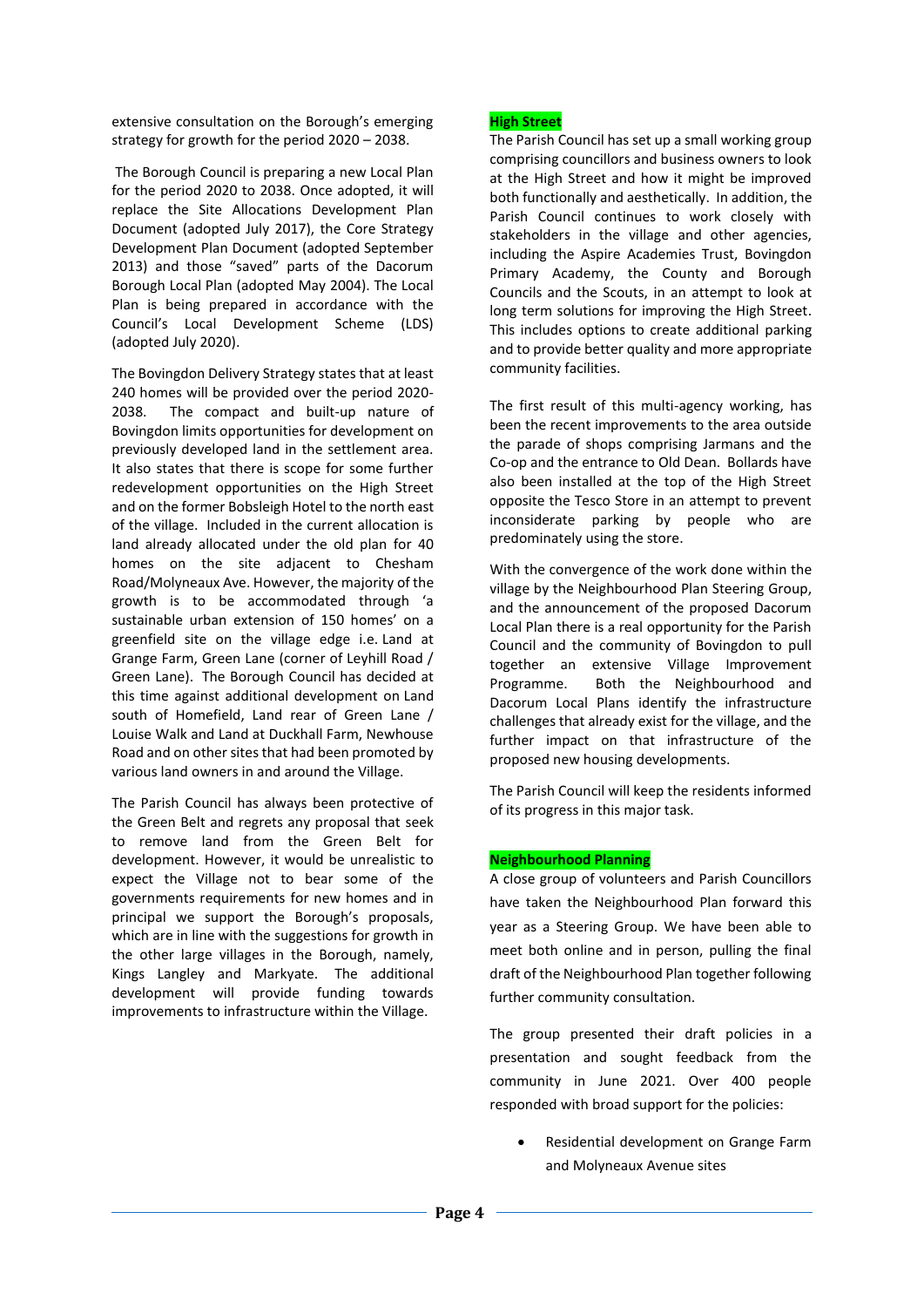- Strategic gap maintained with all neighbouring settlements
- Develop a Design Code
- Protect the proposed Green spaces and Views
- Protect existing and promote new retail employment
- Improve road safety and reduce congestion

The group has secured support from Locality and Central government to develop a Design Code and to carry out an Affordable Housing for Sale Needs Assessment which is further influencing our policies. Additional funding has also been secured from Central government to improve High Street parking through the High Street Regeneration and Social Infrastructure Fund.

The Steering Group finalised its policies and submitted the Screening assessment to Dacorum Borough Council. At this point, Dacorum found they must carry out a Habitats Regulation Assessment to safeguard the Special Area of conservation at Ashridge and Tring. Consequently, the Neighbourhood Plan cannot promote specific sites for residential development until mitigation is in place to protect Ashridge. The group will shortly proceed to Regulation 14 consultation and referendum on the revised final Neighbourhood Plan.

The draft policies are available to view here <https://youtu.be/UyneNI11hPQ>

and all the documents can be accessed on Neighbourhood Plan - [Bovingdon Parish Council](https://www.bovingdonparishcouncil.gov.uk/Neighbourhood_Plan_22479.aspx)

# **Community Safety**

Councillor Ben Richardson continues to report to the Parish Council on questions of Community Safety.

The village continues to be a relatively safe place for motorists and pedestrians although problems persist with High Street congestion, inconsiderate driving and parking as well as speeding on local roads. This is also the situation with levels of crime,

where often, the perception of law breaking is higher than reality.

# **Road Safety**

In July 2021, the Police Commissioner's DriveSafe Campaign operated by volunteers in Chipperfield Road ceased its activities. After almost six years of operation a wealth of data have been built up about excess speed on this road. Over the six years, a total of 51,158 vehicles had been checked and 7,148 reported for excessive speed. These data have now been used as part of a further bid to the Police and Crime Commissioner's Office for funding to install permanent speed monitoring equipment in Chipperfield Road. This, if approved, will provide speed monitoring 24/7 instead of a few hours each week by the DriveSafe Campaign.

This latest bid will augment the already funded improvements to the village gateways and installation of part-time advisory 20mph signs on the approaches to the school in the High Street. There have been meetings between the Police Commissioner and Hertfordshire Road Safety Partnership together with contact from Bovingdon Parish Council and County Councillor Richard Roberts to progress these works.

# **Parish Marshals**

Over the last two years, Councillors and volunteers have worked with Hertfordshire police and fire services in an effort to create a new local citizen patrol scheme. Although the proposed scheme had many benefits, it was clear that local volunteers would have to commit to working throughout Dacorum rather than giving their time to the village.

As a result, at the meeting on  $10^{th}$  January 2022, the Parish Council approved the setting up of a Parish Marshal scheme, unique to the village. The first patrol took place three days later on Wednesday 13<sup>th</sup> January, with Parish Marshals wearing their distinctive orange HiVis jackets.

The new scheme made the front page of The Villager newspaper in February which raised local awareness further. The Marshals have conducted patrols for over 80 hours in the first four months of operation, dealing with a wide range of local issues including; traffic problems, fly tipping and complaints from local residents. They also met with local shop keepers in the lead up to the recent road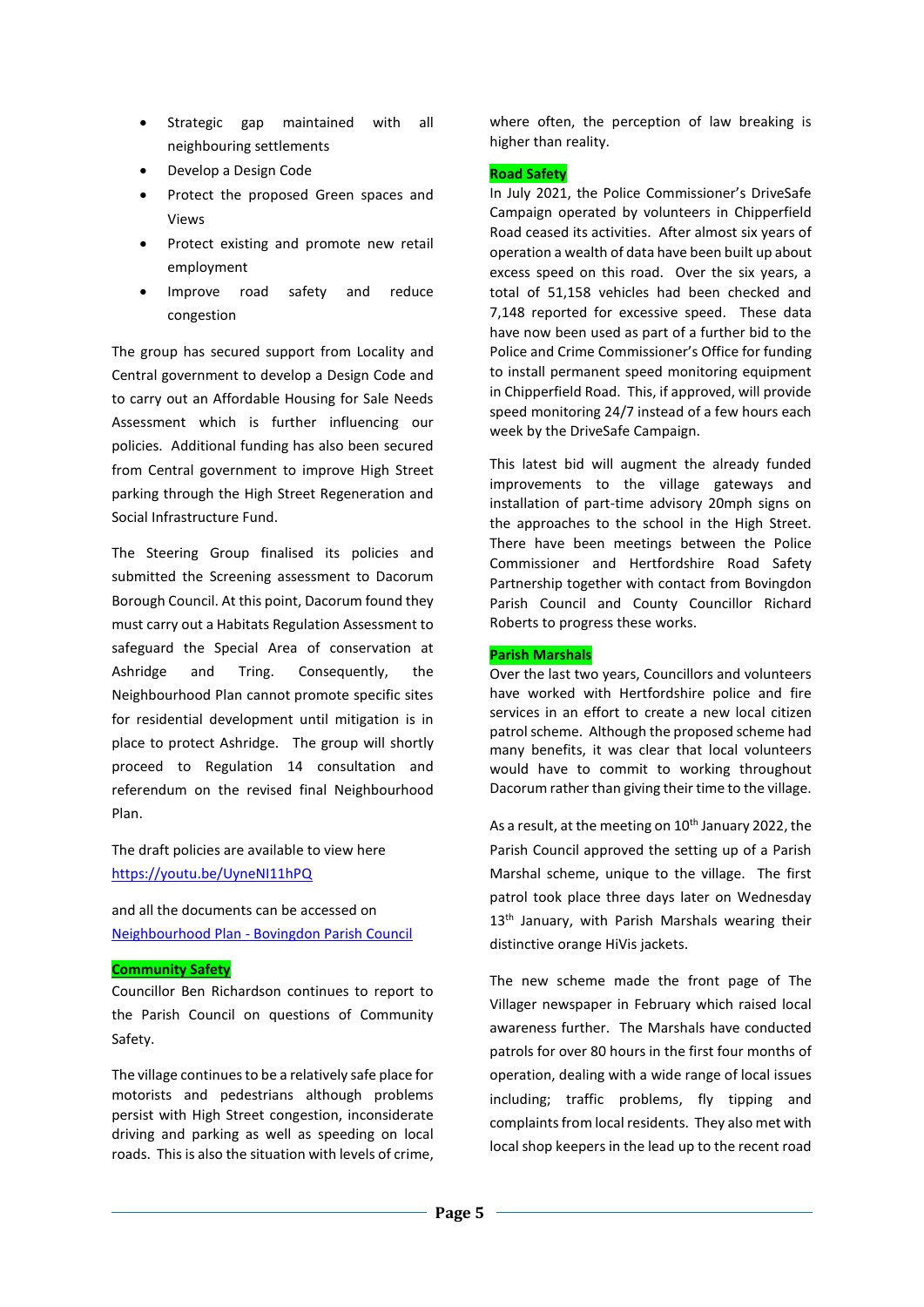works in the High Street as well as conducting extra patrols while the road was closed.

The Parish Marshals' aims to improve community safety fits closely with the activities of the High Street Improvement Team which aims to improve many aspects of the village centre.

## **Reported Crime**

The village continues to experience low levels of crime and social disorder. There is regular contact with the local, Safer Neighbourhood Policing Team with officers regularly reporting to the Parish Council public meetings. There have been occasions where local police and Parish Marshals have worked together to solve issues.

## **BOVINGDON PARISH 10 and 3k Fun Run**

We were fortunate to have a break in the COVID-19 restrictions in September 2021 to allow the fourth 10k run and 3k fun run to take place. Considering the restrictions of the pandemic, there was a very good turn-out of runners and it was as usual a very enjoyable event. Date for diary - the next event is planned to take place on Sunday 4 September 2022.

#### Grants awarded from surpluses made at this event:

#### **Bovingdon Cricket Club**

Grant of £400 towards the cost of purchasing a replacement roller.

#### **Ladybirds**

Grant of £436.80 towards the cost of providing four new folding tables for use at events.

# **Christmas Street Fayre / switch-on of High Street Christmas lights** – Sunday 28 November 2021.

A very successful event took place last year and saw the first switch-on of the new Christmas lights. ITV kindly arranged for Regan Gascoigne and his professional skating partner Katrina Mantras to switch-on the lights and we are delighted that they went on to win the Final of this year's Dancing on Ice.

The Parish Council has entered into a new five –year contract with SparkX based in Wendover for the provision of our Christmas Street Lighting.

We are grateful to those businesses and individuals who contributed so generously via Collection Pot adding a further £1,190 to the Christmas Lights fund. Our thanks also go to Derek Procter of

Marchants Farm for donating a lovely Christmas tree, which stood lit up on the forecourt of the Memorial Hall.

Date for your diary – Switch-on of Christmas Lights and Street Fayre Sunday 4 December 2022 at 5:00 p.m.

#### **Bovingdon Community Library**

Bovingdon Community Library reopened on 29 June 2021 and is still operating on restricted hours due to a lack of volunteers and new volunteers in training.

The library runs a Toddler Tales session every Monday and a variety of children's activities throughout the holidays.

Photocopying and laminating are available at the library. For library members one hour's free pc use is available daily.

#### **Bovingdon News**

Steph Farrer of Farrspark who has edited the Bovingdon News for a number of years agreed to take over responsibility for the future publication of the booklet and the Parish Council will continue to distribute it to every household in the village via a band of 40+ volunteers.

| <b>Preparations</b>               | for | Queens | <b>Platinum</b> |
|-----------------------------------|-----|--------|-----------------|
| Jubilee.Weekend - 2 - 5 June 2022 |     |        |                 |

A major programme of events is being planned across the UK to celebrate the Jubilee.

Since last October, a small working group is being chaired by Councillor Pauline Wright to arrange the village celebrations to mark the Queens Platinum Jubilee – after 70 years HM The Queen is the longest reigning monarch in our history. The working group made up of representatives from groups and organisations within the village.

A beacon has been commissioned to be made and installed on Bovingdon Green. We have been successful in securing two grants to cover the cost. The first is a grant of £4,600 from the UK Communities Foundation (UKCF) administered via Dacorum Borough Council and the other is a grant of £2k from County Councillor Richard Roberts Locality Budget.